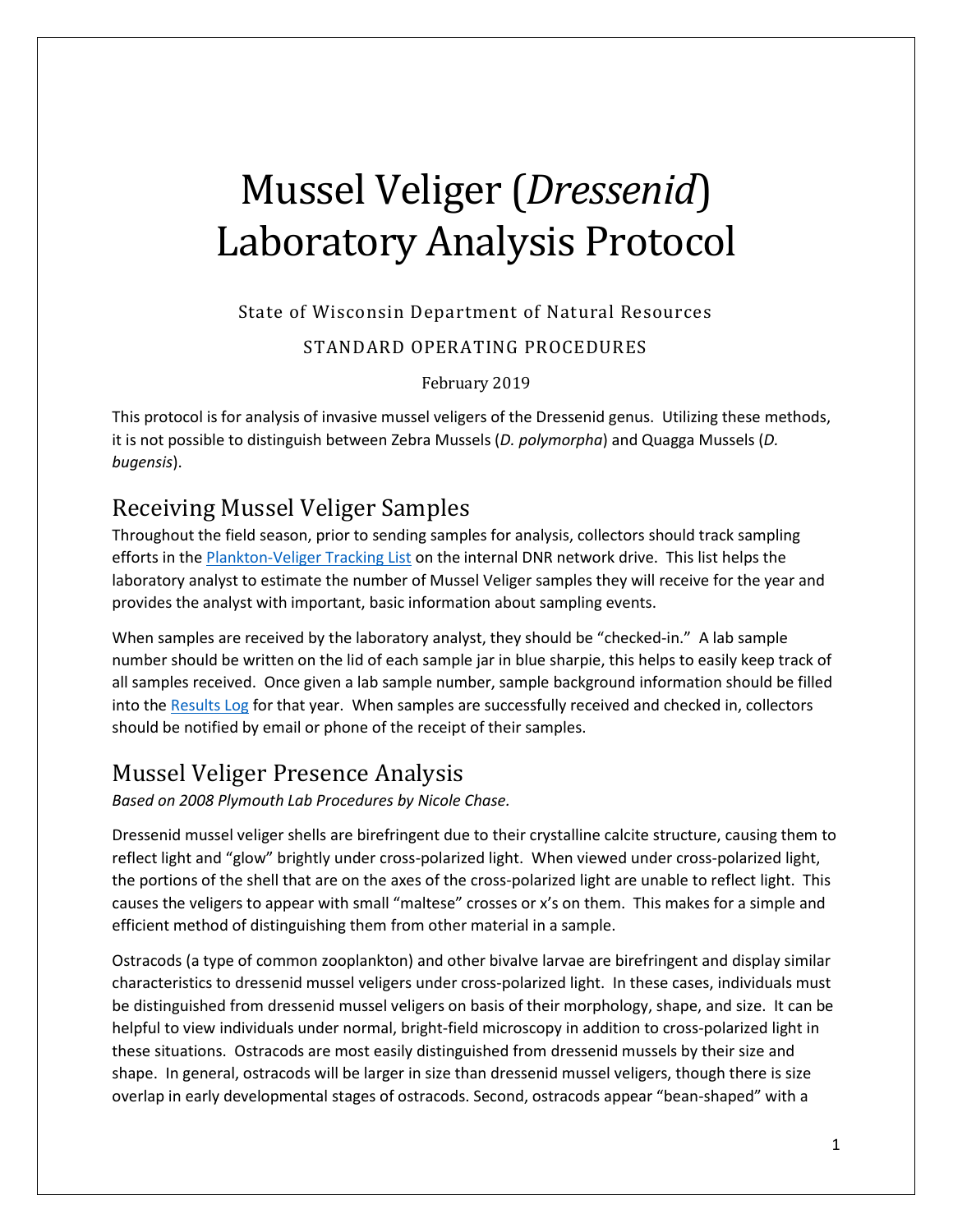curved hinge. Dressenid mussels are round or oval shaped and straight-hinged or with umbo. Legs can be seen on ostracods when viewed with bright field microscopy, while veligers lack legs.

[USACE Dreissena Comparison](file:///C:/Users/lalibg/AppData/Local/Microsoft/Windows/INetCache/Content.Outlook/GPD57NCJ/Data%20Templates-Hyperlinked%20Materials/USACE%20Dreissena%20comparison.docx)—This document provides photographs and useful information for identification of Dreissena veligers at different larval stages. Provided by the United States Army Corps of Engineers.

The image below is helpful comparison of Zebra Mussel (*D. polymorpha*) Veligers to Ostracods and other material.



Various plankton samples seen under polarized light (a, c, & e) and under cross-polarized light (b, d, & f) (Polarized light was used instead of unpolarized light because the use of non-polarized light would have required the repetitive removal and installation of the polarizing filters.) a & b: zebra mussel veligers without extraneous material. Note that the distinctive. Maltese cross' pattern of birefringence of veligers on their sides is not evident when the veliger is viewed edge on (arrowhead) scale bar = 200 um. c & d: veligers and sand grain (arrowhead). Note that sand grain does not produce the 'Maltese cross' pattern. Sand grains are also usually multi-colored while veligers are always white; scale bar= 200 µm. e & f: mixed collection of veligers and ostracods (arrowheads). Note that size ranges of veligers and ostracods overlap (e.g. star) and that empty ostracod `shells' (lighter individuals in e) are more birefringent, and thus more similar to veligers, than whole animals due to the lack of interfering body tissue. Certain morphological features that distinguish veligers from ostracods (see Table 1) are not visible at this magnification, e.g., shell ornamentation; scale bar =200 µm.

Johnson, E Ladd. 1995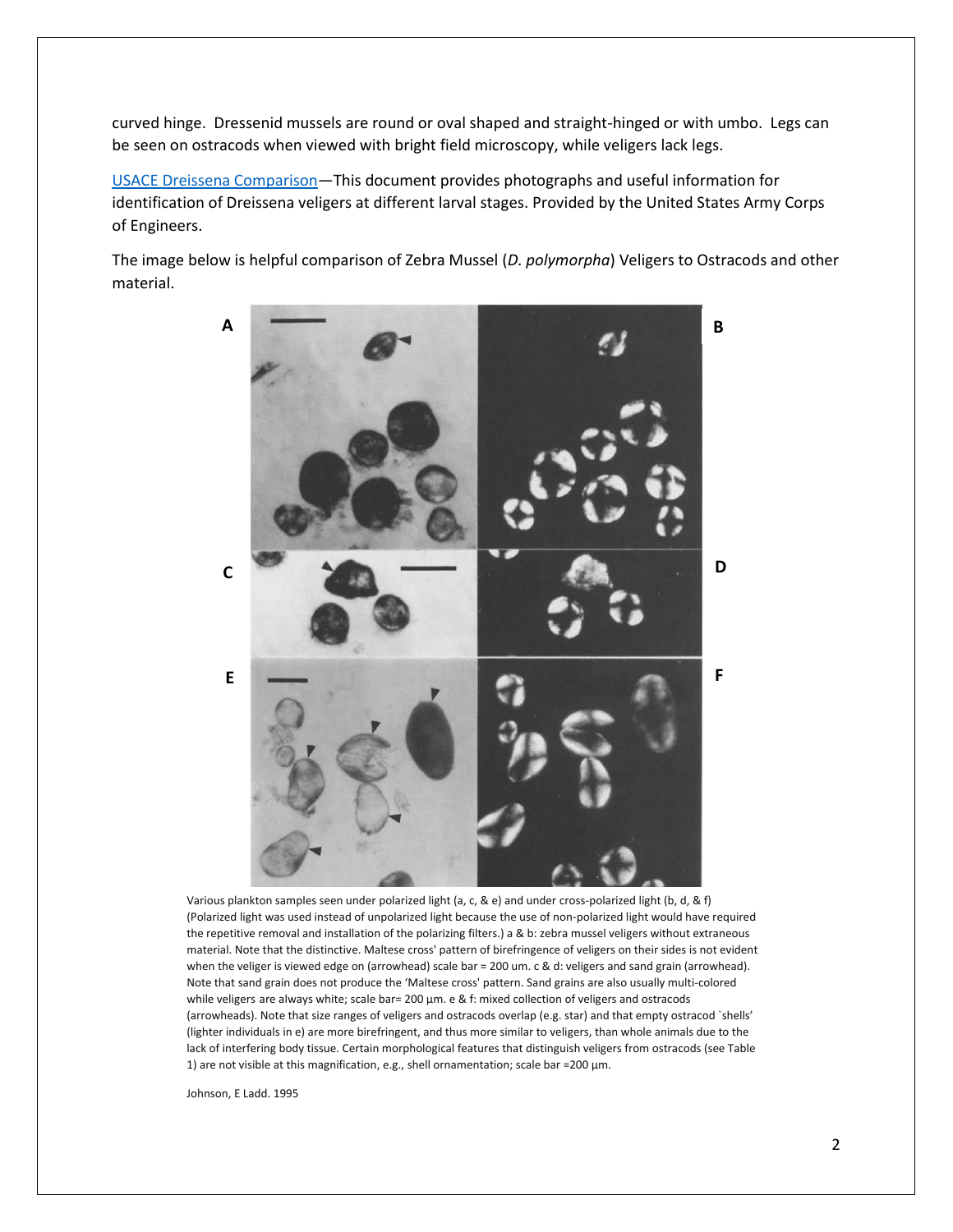#### **Equipment**

- 10 mL Wide Bore Glass Pipet, such as Pyrex #7087 or another wide-tip serological pipet
- Valved Aspirator Bulb
- Glass Petri dish, 10 cm diameter
- 400 mL Glass Beaker
- Dissecting Microscope equipped with Cross-Polarized Light Filter
- Liquinox

#### **Laboratory Protocols for Mussel Veliger Presence Analysis**

- 1. Write Analysis # on lid of sample jar in red sharpie.
- 2. Using 10 mL wide-bore glass pipet fitted with a valved aspirator bulb, withdraw 10 mL of sample directly from material settled on the bottom of the sample jar. Empty pipet into a glass petri dish.
	- Volume of sample withdrawn may need to be adjusted depending on how "thick" sample material is.
- 3. Place glass petri dish under dissecting microscope equipped with cross-polarized light filter. Examine sample for presence of dressenid mussel veligers.
	- Note presence of ostracods.
- 4. Rinse sample from glass petri dish into 400 mL glass beaker, using ethanol from top of sample jar.
- 5. Repeat steps 2-4 until a total of 50 mL has been examined or until a zebra mussel veliger is identified.
	- In cases where sample material provided is <50mL, examine entire sample and make note.
	- In cases where you are looking for veligers after adult Zebra Mussels (*D. polymorpha*) have been found in a waterbody, examine all the settled material if possible.
- 6. When examination is completed, return sample material from 400 mL beaker to sample jar. If dressenid mussel veligers are present, draw a  $\bigoplus$ symbol on lid of sample jar in red sharpie.
- 7. Clean 10 ml pipet, glass petri dish, and 400 mL beaker with water and Liquinox between samples to ensure samples are not cross contaminated.
- 8. Record results in the [Results Log](file://///central/water/WQWT_PROJECTS/WY_LRS/AIS/AIS%20Monitoring/Verification/Plankton%20tows-dredges/Laboratory%20SOP/Data%20Templates-Hyperlinked%20Materials/YEAR_ZM-SWF_ResultsLog_TEMPLATE.xlsx) .

# Mussel Veliger Enumeration Analysis

*Based on 2008 Plymouth Lab Procedures by Nicole Chase.* 

**[Dreissena Veligers/Ostracods Images--Laliberte](file:///C:/Users/lalibg/AppData/Local/Microsoft/Windows/INetCache/Content.Outlook/GPD57NCJ/Data%20Templates-Hyperlinked%20Materials/Dreissena_vs_ostracods_GLaLiberte-images.pdf)—**This document provides useful image comparisons of zebra mussel veligers and ostracods in a gridded Sedgewick-Rafter Cell. Images provided by Gina LaLiberte, WI DNR.

#### **Equipment**

- 10 mL Wide Bore Glass Pipet, such as Pyrex #7087 or another wide-tip serological pipet
- Valved Aspirator Bulb
- Gridded Sedgewick Rafter Cell Slide
- Glass Slide Cover
- 400mL or 600 mL Glass Bleaker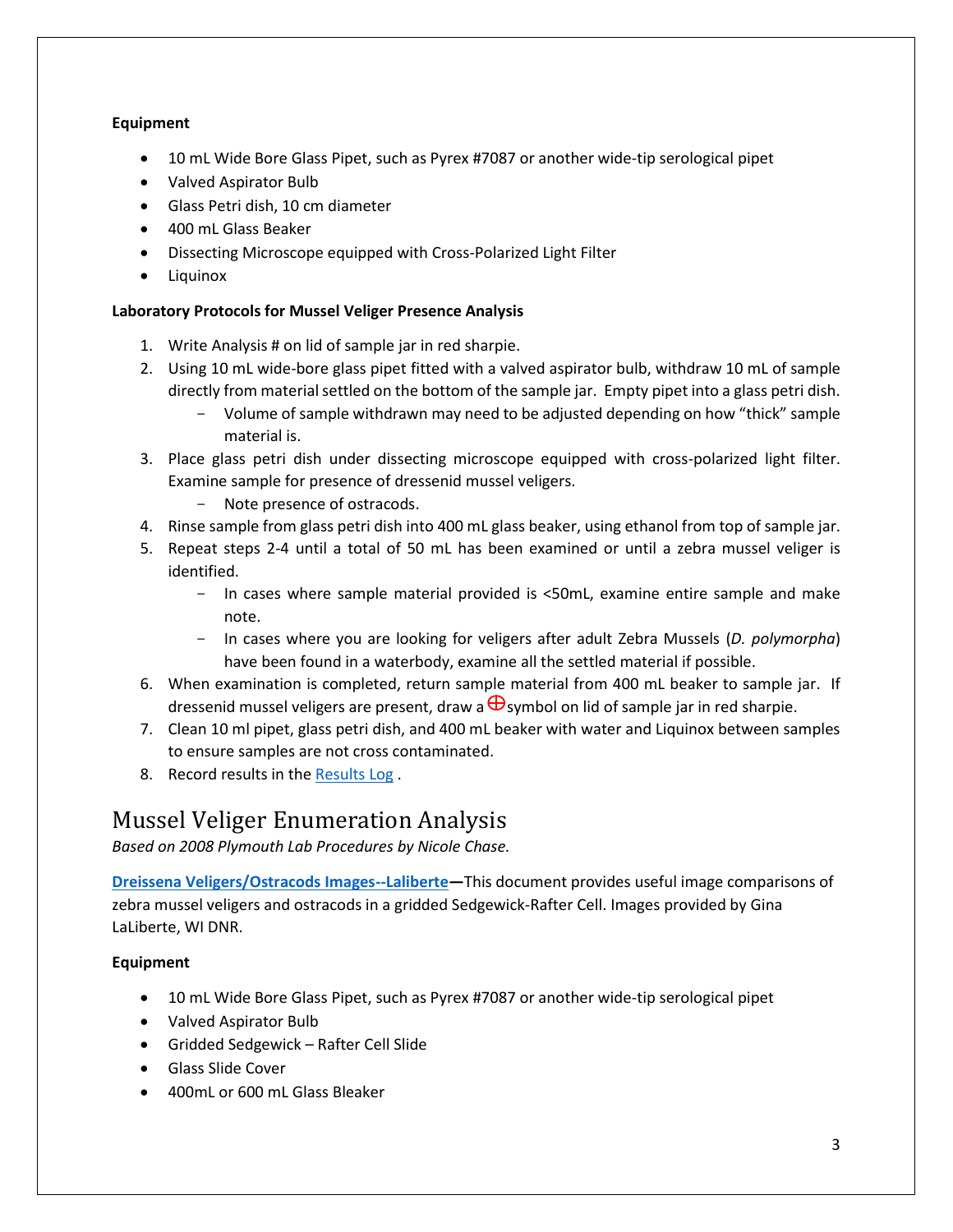- Dissecting Microscope
- Clicker Counter
- Graduated Cylinder
- Liquinox

#### **Laboratory Protocols for Mussel Veliger Enumeration Analysis**

- 1. Draw off and reserve most of the ethanol from the sample jar in a 400-600mL glass beaker to concentrate the sample material. Do this by pouring off majority of ethanol, allowing to resettle, drawing off most of remaining ethanol with 10 mL pipet or drawing off ethanol only using 10 mL pipet.
	- When mixing sparse settled material throughout a 250mL-1000mL sample it becomes highly unlikely that a veliger will be encountered in the 1 mL aliquots. When this occurs, estimated veliger density may become zero despite their presence. Therefore, it is important to concentrate sample material before enumeration.
- 2. Gently agitate sample to distribute settled material throughout. Using 10 mL wide bore glass pipet fitted with a valved aspirator bulb, remove a 1mL of aliquot of sample from the center of the jar and place on gridded Sedgewick-Rafter Cell Slide and cover with Glass Slide Cover.
- 3. Place gridded Sedgewick-Rafter Cell Slide under the dissecting microscope and count individual dressenid mussel veligers present, utilizing clicker counter.
- 4. When count is completed gently rinse and dry Sedgewick-Rafter Cell Slide in sink. Do Not rinse 1 mL aliquots back into sample jar after completing count.
- 5. Repeat steps 2-4 until ten 1 mL aliquots have been examined.
- 6. Measure volume of remaining concentrated sample with graduated cylinder and add 10 mL (volume of ten 1 mL aliquots). Record this as the volume of sample  $(V<sub>S</sub>)$ . Return reserve ethanol to sample jar.
- 7. Clean 10 ml pipet, glass petri dish, graduated cylinder, and glass beaker with water and Liquinox between samples to ensure samples are not cross contaminated.
- 8. Record counts and sample volume in [Veliger Enumeration Calculation Template.](file:///C:/Users/lalibg/AppData/Local/Microsoft/Windows/INetCache/Content.Outlook/GPD57NCJ/Data%20Templates-Hyperlinked%20Materials/YEAR_ZMVeliger_DensityCalculation_TEMPLATE.xlsx)
- 9. Record density results in th[e Results Log.](file://///central/water/WQWT_PROJECTS/WY_LRS/AIS/AIS%20Monitoring/Verification/Plankton%20tows-dredges/Laboratory%20SOP/Data%20Templates-Hyperlinked%20Materials/YEAR_ZM-SWF_ResultsLog_TEMPLATE.xlsx)

#### **Calculations for the Enumeration of Mussel Veligers**

*Adapted from Wetzel and Likens (1979).*

Below is an explanation of the equations used to calculate average densities of Mussel Veligers in a waterbody from samples enumerated using a Sedgewick-Rafter cell in the laboratory. These calculations are pre-written into the [Veliger Enumeration Calculation Template.](file://///central/water/WQWT_PROJECTS/WY_LRS/AIS/AIS%20Monitoring/Verification/Plankton%20tows-dredges/Laboratory%20SOP/Data%20Templates-Hyperlinked%20Materials/YEAR_ZMVeliger_DensityCalculation_TEMPLATE.xlsx)

Calculating Density of Veligers (n)

### **n = [(N \* 1000) Vs] V<sup>f</sup>**

**n** = number of mussel veligers per liter

**N** = average number of veligers per 1 mL aliquot, +/- standard deviation of mean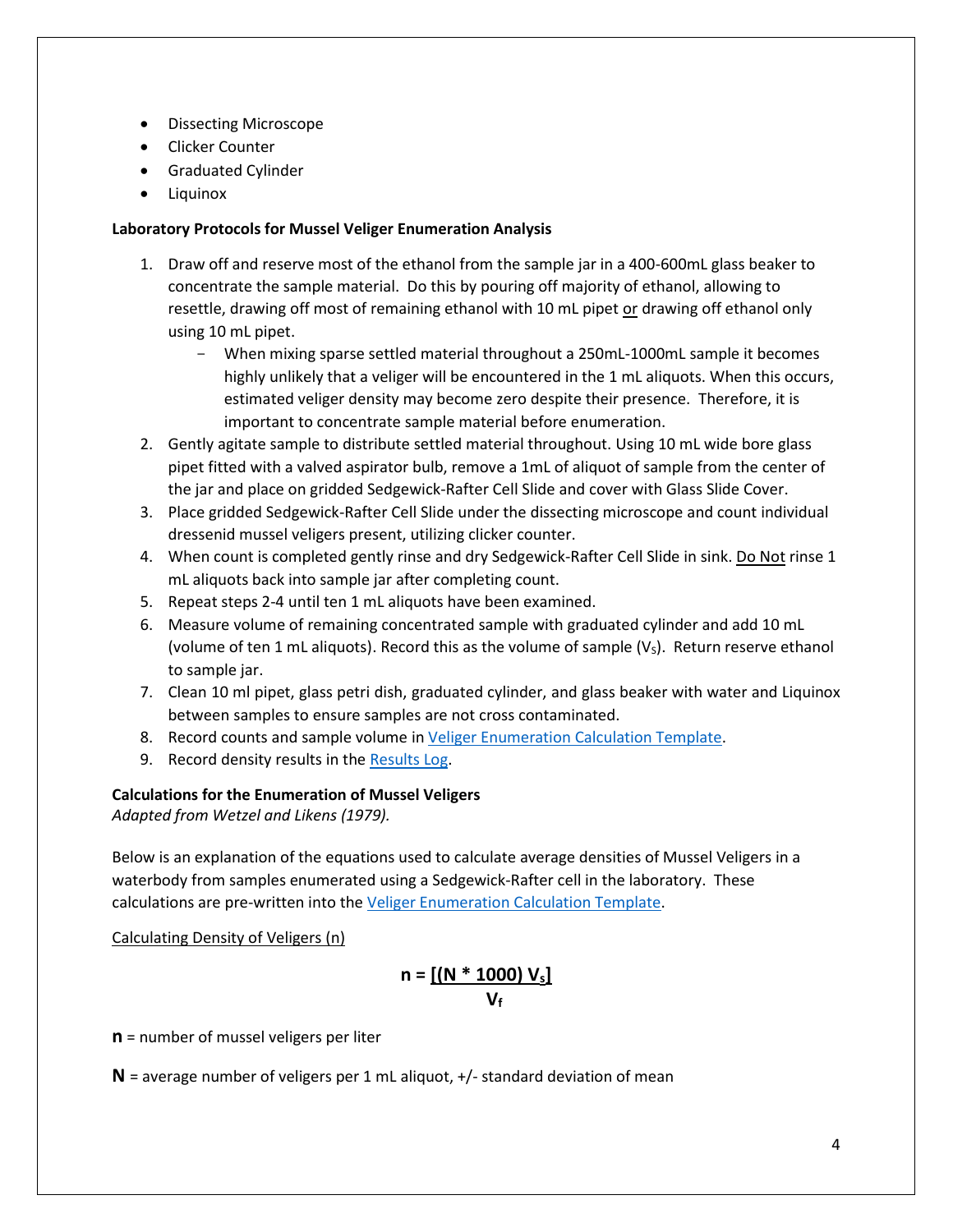**V<sup>s</sup>** = volume of sample in liters

**V<sup>f</sup>** = volume of sample filtered in liters

Calculating Volume of Sample Filtered  $(V_f)$ 

## $V_f$  = 1000  $*$  [( $\pi$ r<sup>2</sup>)  $*$  D]

**V<sup>f</sup>** = volume of sample filtered in liters

**r** = radius of tow net in meters

**D** = depth of tow in meters

# Mussel Veliger Laboratory Analysis Results Reporting

#### **Reporting Results in DNR SWIMS Database**

Prior to sending mussel samples in for laboratory analysis, sample collectors should create SWIMS Fieldwork Events for their samples and enter required field data into the Zebra Mussel Veliger Tow Monitoring Report (3200-135) form. In cases where collectors have failed to create SWIMS Fieldwork Events for their samples, th[e Regional Aquatic Invasive Species Coordinator](https://dnr.wi.gov/lakes/contacts/Contacts.aspx?role=AIS_RE_COORD) should be notified by email (copy the Aquatic Invasive Species Monitoring Lead[, Maureen Ferry\)](mailto:maureen.ferry@wisconsin.gov). Samples should not be analyzed until collectors have created a SWIMS Fieldwork Event for their samples and entered the appropriate field data into the Zebra Mussel Veliger Tow Monitoring Report (3200-135) form. In cases where samples are submitted by partners without access to the SWIMS database, laboratory analysts should create a Fieldwork Event and enter data using information available to them (bottle labels, datasheets, tracking spreadsheet records, etc.). A missing Fieldwork Event should be noted in the [Results Log.](file://///central/water/WQWT_PROJECTS/WY_LRS/AIS/AIS%20Monitoring/Verification/Plankton%20tows-dredges/Laboratory%20SOP/Data%20Templates-Hyperlinked%20Materials/YEAR_ZM-SWF_ResultsLog_TEMPLATE.xlsx)

Mussel Veliger Presence Analysis results should be entered into the sample's SWIMS Fieldwork Event utilizing the Zebra Mussel Veliger Tow Monitoring Report (3200-135) form.

Mussel Veliger Enumeration Analysis results should be entered in the comments section of the sample's SWIMS Fieldwork Event. When entering these results and other comments into SWIMS, the laboratory analyst should include their full name with the comment.

#### **Reporting Results to Collectors**

Both Mussel Veliger Presence Analysis and Enumeration Analysis should be recorded in the appropriate columns within the [Results Log.](file://///central/water/WQWT_PROJECTS/WY_LRS/AIS/AIS%20Monitoring/Verification/Plankton%20tows-dredges/Laboratory%20SOP/Data%20Templates-Hyperlinked%20Materials/YEAR_ZM-SWF_ResultsLog_TEMPLATE.xlsx) When a positive result occurs during Mussel Veliger Presence Analysis, this result should be immediately reported to the [Regional Aquatic Invasive Species Coordinator](https://dnr.wi.gov/lakes/contacts/Contacts.aspx?role=AIS_RE_COORD) for the sample, the Aquatic Invasive Species Monitoring Lead [\(Maureen Ferry\)](mailto:maureen.ferry@wisconsin.gov), and the Aquatic Invasive Species Response Coordinator [\(Kyle Mosel\)](mailto:kyle.mosel@wisconsin.gov). When laboratory analysis is completed for the year, the results (in the form of the [Results Log\)](file://///central/water/WQWT_PROJECTS/WY_LRS/AIS/AIS%20Monitoring/Verification/Plankton%20tows-dredges/Laboratory%20SOP/Data%20Templates-Hyperlinked%20Materials/YEAR_ZM-SWF_ResultsLog_TEMPLATE.xlsx) should be reported to the Aquatic Invasive Species Monitoring Lead, [Maureen Ferry.](mailto:maureen.ferry@wisconsin.gov) The results are then passed on for distribution to th[e Regional Aquatic Invasive Species](https://dnr.wi.gov/lakes/contacts/Contacts.aspx?role=AIS_RE_COORD)